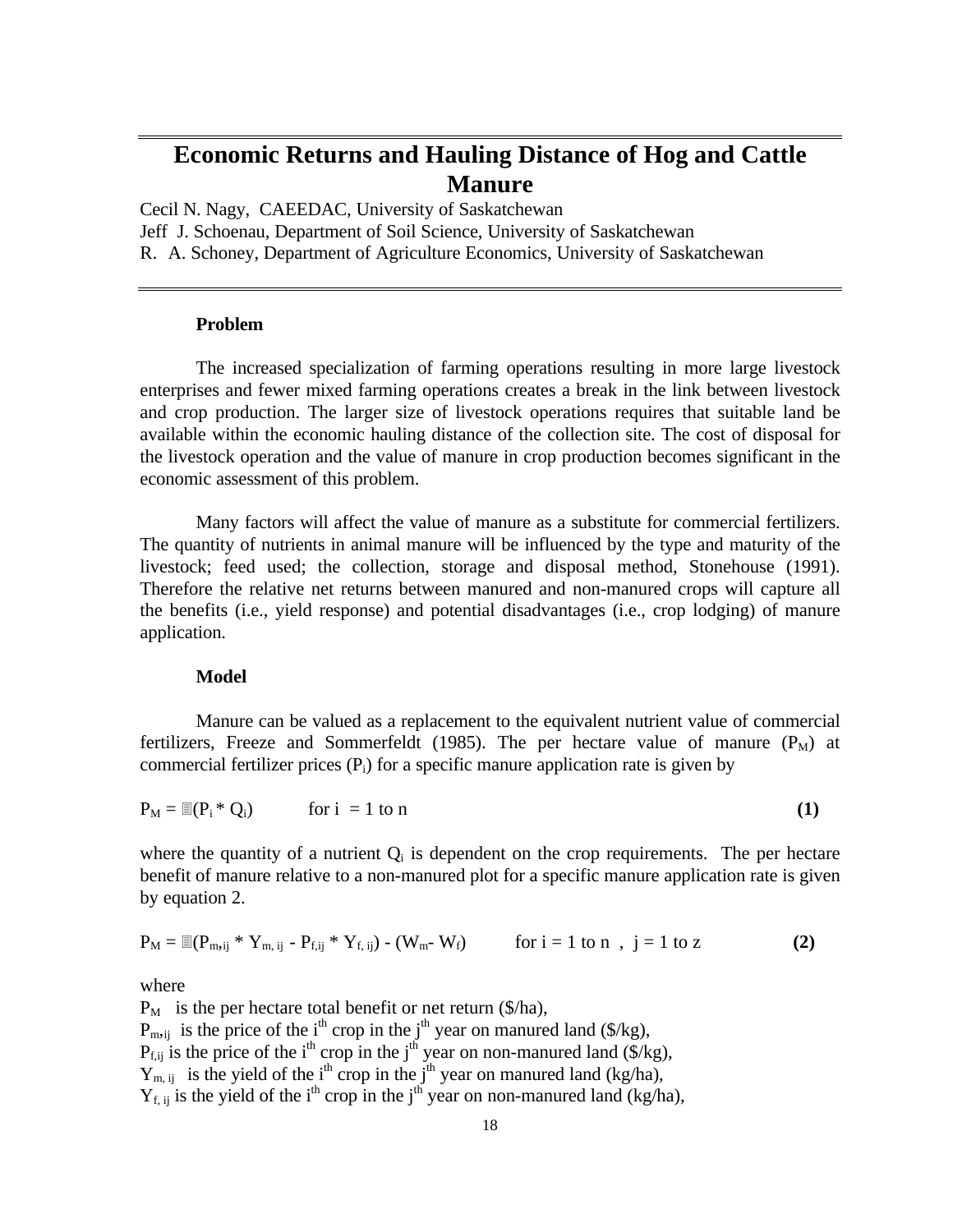$W_m$  is the cost of loading, hauling and application of manure (\$/ha),  $W_f$  is the cost of application of inorganic nitrogen fertilizer (\$/ha), n is the number of crops,

z is the number of years.

The economic hauling distance (K) of manure relative to a non-manured check plot is given by equation 3

$$
K = \mathbb{E}\left\{ \left\{ \mathbb{E}(P_{m,ij} * Y_{m,ij} - P_{c,ij} * Y_{cij}) - W_m \right\} / W_{h,j} \right\} \text{ for } i = 1 \text{ to } n, \ j = 1 \text{ to } z \tag{3}
$$

where

 $P_{c,ij}$  is the price of the i<sup>th</sup> crop in the j<sup>th</sup> year for the check plot (kg/ha),  $Y_{\text{c ii}}$  is the yield of the i<sup>th</sup> crop in the j<sup>th</sup> year for the check plot (kg/ha), Wm is the cost of loading, and application of manure (\$/ha),  $W_{h,j}$  is the per hectare cost of hauling the manure an extra kilometer (\$/ha/km), n is the number of crops,

z is the number of years.

## **Research Trials**

Field experiments were conducted at two sites Burr and Dixon in the Black soil zone, in east central Saskatchewan near Humboldt. The treatments for the hog manure trials were a check, three rates injected with sweeps on 30 cm spacing, low rate injected with sweeps on 60 cm spacing, low rate injected with spikes on 60 cm spacing, broadcast and incorporated and three rates of deep banded urea. The treatments involving cattle manure trials were a check, three rates of broadcast and incorporated, broadcast with delayed incorporation and three rates of deep banded urea.

The cost of inorganic fertilizers used in this study is presented in Table 1. Nitrogen that becomes available next year and the year after is valued at the price of inorganic N adjusted for inflation at 2% and discounted at 7%.

| <b>Nutrient</b> | <b>BT4</b><br>N<br>TAT | N2            | N <sub>3</sub> | D<br>≖. | $ -$<br>V | ມ    | ∼<br>Сu | Mn   | -<br>Zn | Fe   |
|-----------------|------------------------|---------------|----------------|---------|-----------|------|---------|------|---------|------|
| $\frac{1}{2}$   | ΕΛ<br>$\cdot$          | 527<br>، سەر. | .54            | .613    | .267      | .351 | .220    | .242 | .265    | .242 |

**Table 1: Cost of Nutrients \$/kg**

Source: Saskatchewan Wheat Pool

The main problem in valuing manure is that the nutrient content can be inconsistent. Ammonium and potassium have been shown to be very consistent between loads and when unloading, Schoenau (1997). However, the phosphorus and micro-nutrient content of manure has been very inconsistent between loads and when unloading, PAMI (1997). The value of manure at the Dixon and Burr research sites for hog and cattle manure is presented in Tables 2 and 3, respectively.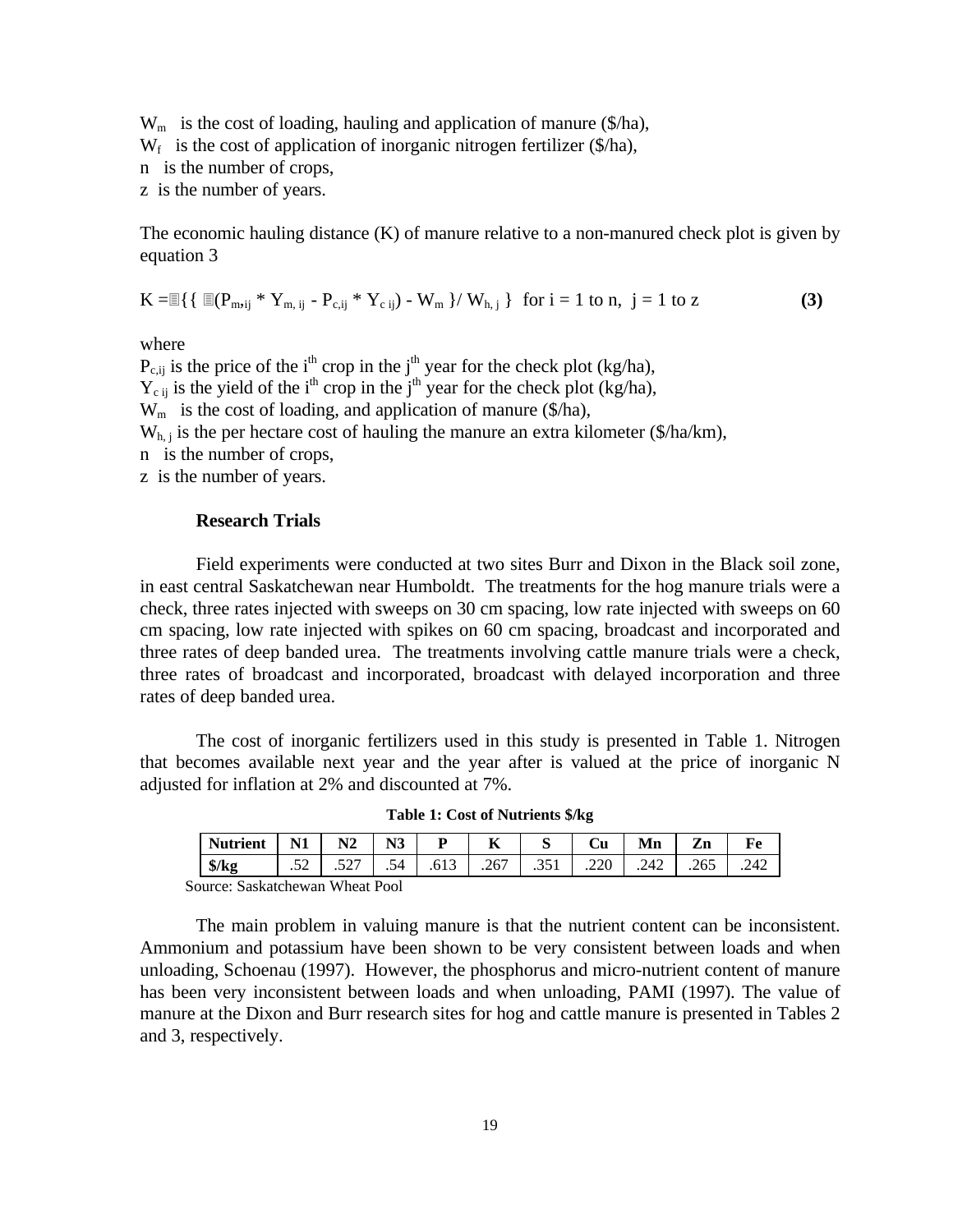| Year | Treatment <sup>1</sup>     | L/ha   | All <sup>2</sup> | $N-P^3$ |
|------|----------------------------|--------|------------------|---------|
| 1997 | Dixon 1xI, S, N, BI        | 38138  | 52.42            | 39.88   |
|      | <b>Burr 1xI</b>            | 69391  | 208.04           | 151.74  |
|      | Dixon 2xI                  | 76287  | 104.85           | 79.76   |
|      | Burr 1xS, N, BI            | 80055  | 240.10           | 175.09  |
|      | Burr 2xI                   | 134083 | 402.15           | 293.42  |
|      | Dixon 4xI                  | 149539 | 209.69           | 159.51  |
|      | Burr 4xI                   | 268156 | 814.91           | 596.93  |
| 1998 | Dixon & Burr 1xI, $S, N$ , | 37006  | 55.10            | 34.89   |
|      | Dixon & Burr 2xI           | 74011  | 110.20           | 69.78   |
|      | Dixon & Burr 4xI           | 148033 | 219.08           | 139.59  |

**Table 2: Value of Hog Manure \$/ha for Application Rates Used**

- 1. Treatments (RxA) by year are the rate x type of application where rate  $= 1$  low rate, 2 medium rate and 4 - High rate. Application = I - injection @ 30 cm spacing, S -sweep @60 cm spacing, N - spike @60 cm spacing, BI -broadcast and incorporated.
- 2. Value of manure in terms total nutrient content at the point of application.
- 3. Value of manure in terms of nitrogen and phosphorus content.

| Year | Treatments <sup>1</sup> | t/ha | All <sup>2</sup> | $N-P^3$ |
|------|-------------------------|------|------------------|---------|
| 1997 | Dixon 1xBI, BD          | 9.7  | 209.20           | 83.39   |
|      | Burr 1xBI, BD           | 18.3 | 392.28           | 156.44  |
|      | Dixon 2xBI              | 19.5 | 418.40           | 166.78  |
|      | Burr 2xBI               | 36.6 | 784.57           | 312.88  |
|      | Dixon 4xBI              | 39.1 | 836.79           | 333.56  |
|      | <b>Burr 4xBI</b>        | 73.2 | 1569.14          | 625.75  |
| 1998 | Dixon & Burr 1xBI, BD   | 7.6  | 206.11           | 109.79  |
|      | Dixon & Burr 2xBI       | 15.1 | 412.22           | 219.56  |
|      | Dixon & Burr 4xBI       | 30.2 | 824.43           | 439.09  |

# **Table 3: Value of Cattle Manure \$/ha for Application Rates Used**

- 1. Treatments (RxA) are the rate x type of application where rate =1 low rate, 2 medium rate and 4 High rate. Application is BI -broadcast and incorporated, BD - broadcast with delayed incorporation.
- 2. Value of manure in terms total nutrient content at the point of application.
- 3. Value of manure in terms of nitrogen and phosphorus content.

### **Manure Handling Costs**

Loading, application and hauling costs were calculated for a large (19,749,000 litre) manure lagoon. Tractor, pump, injector and tank costs were used in constructing budgets for hauling liquid manure based on a worksheet developed by  $PAMI<sup>1</sup>$ . The machinery complement was sized to the lagoon capacity and application rate. Solid manure handling equipment was sized to a cattle enterprise producing 9490 tonnes of manure per year. Hauling costs are based on the average kilometer per hectare hauling distance to the available land base at a specific application rate for a one in two year frequency. The incorporation costs of liquid broadcast and solid manure and banding of urea fertilizer were calculated.

 1 PAMI report # 729 Pipeline Manure Injection Systems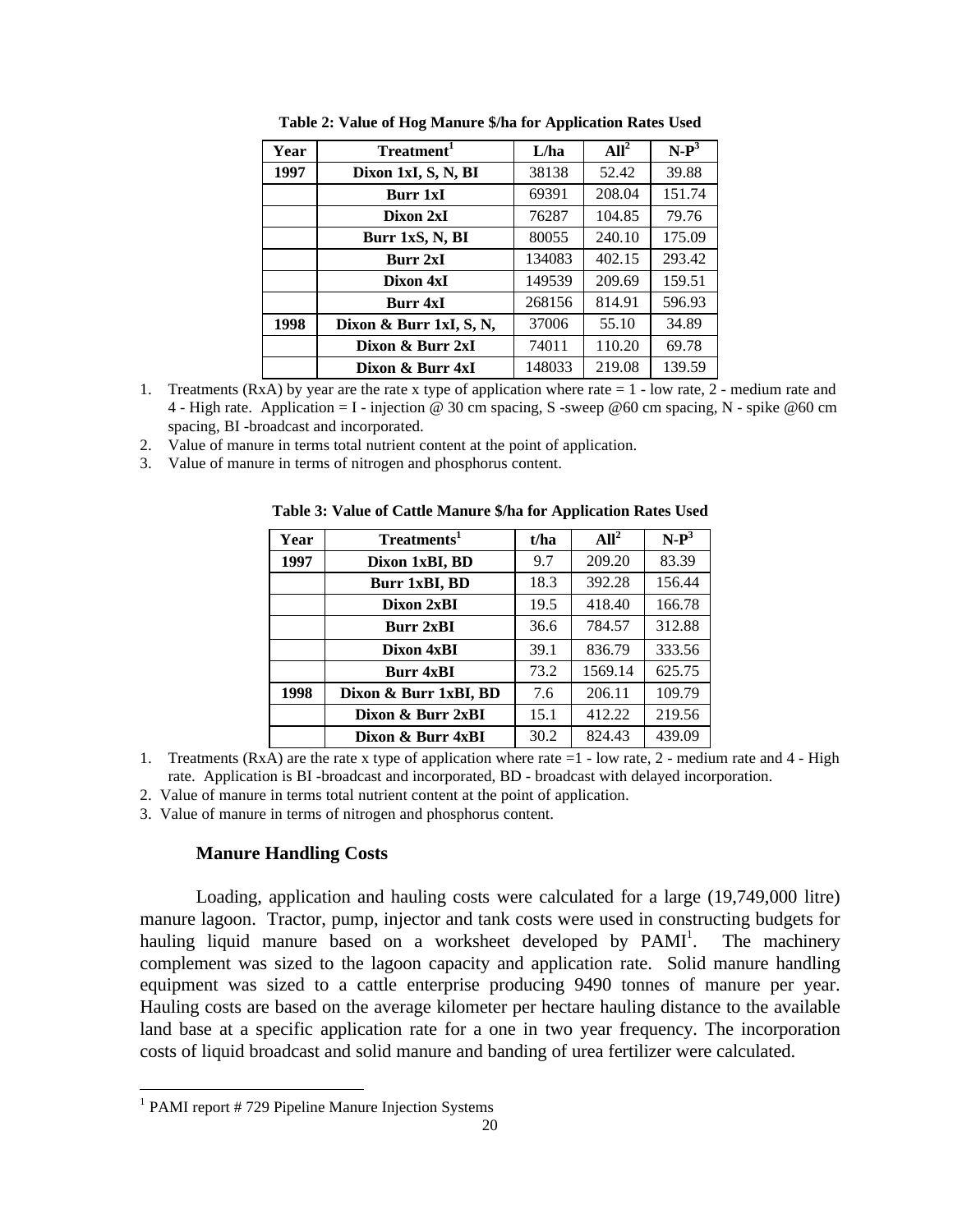Custom liquid manure hauling rates are \$1.65/1000 litres for surface applied and \$1.87/1000 litres for injection within a 2.4 km hauling distance plus the cost of two tractors and labour to run the pumps. Custom solid manure handling rates are on average \$1.75/ tonne for short hauling distances.

The manure handling costs for liquid swine manure based on the application rates used at the Dixon and Burr sites are in Table 4. Custom application is cost effective at the lower application rates for the large hog enterprise. Ownership of manure handling equipment is economical for the large enterprise at high application rates.

|              | Rate   | Own <sup>1</sup> | $\text{Custom}^2$ |
|--------------|--------|------------------|-------------------|
| <b>Site</b>  | L/ha   | \$/ha            | \$/ha             |
| <b>Dixon</b> | 38138  | 94.69            | 79.75             |
| Burr         | 69391  | 147.44           | 145.10            |
| <b>Dixon</b> | 76287  | 159.91           | 159.52            |
| Burr         | 80055  | 167.63           | 167.40            |
| Burr         | 134083 | 242.02           | 280.38            |
| <b>Dixon</b> | 152564 | 275.37           | 319.02            |
| Burr         | 268156 | 484.01           | 560.73            |

**Table 4: Manure Handling Costs for 19,749,000 litre Lagoon**

1. All manure handling equipment is owned by the hog enterprise. 2. Custom application of the manure.

Cattle manure handling costs for the Dixon and Burr sites is presented in Table 5. Custom application is feasible at the lower rates and self applied at the higher rates.

| <b>Site</b>  | Rate      | Own <sup>1</sup> | $\text{Custom}^2$ |
|--------------|-----------|------------------|-------------------|
|              | tonnes/ha | \$/ha            | \$/ha             |
| <b>Dixon</b> | 9.7       | 82.29            | 29.01             |
| Burr         | 18.3      | 74.75            | 73.97             |
| <b>Dixon</b> | 19.5      | 75.32            | 46.09             |
| Burr         | 36.6      | 71.12            | 76.01             |
| <b>Dixon</b> | 39.1      | 71.79            | 80.27             |
| Burr         | 73.2      | 88.10            | 140.11            |

**Table 5: Cattle Manure Hauling Costs**

1. All manure handling equipment is owned by the cattle enterprise.

2. Custom application of the manure.

### **Net Benefit and Marginal Rate of Return**

The lowest cost method of handling manure from the large lagoon was used to arrive at the net benefit of hog manure for each manure treatment. Canola was grown in 1997 and Canadian Western Red Spring Wheat (CWRS) in 1998. The November 1997 street price was used for Canola and the October 1998-99 Pool Return Outlook for #1 CWRS was used for wheat less handling and freight to Humboldt. The revenue, net return and marginal rate of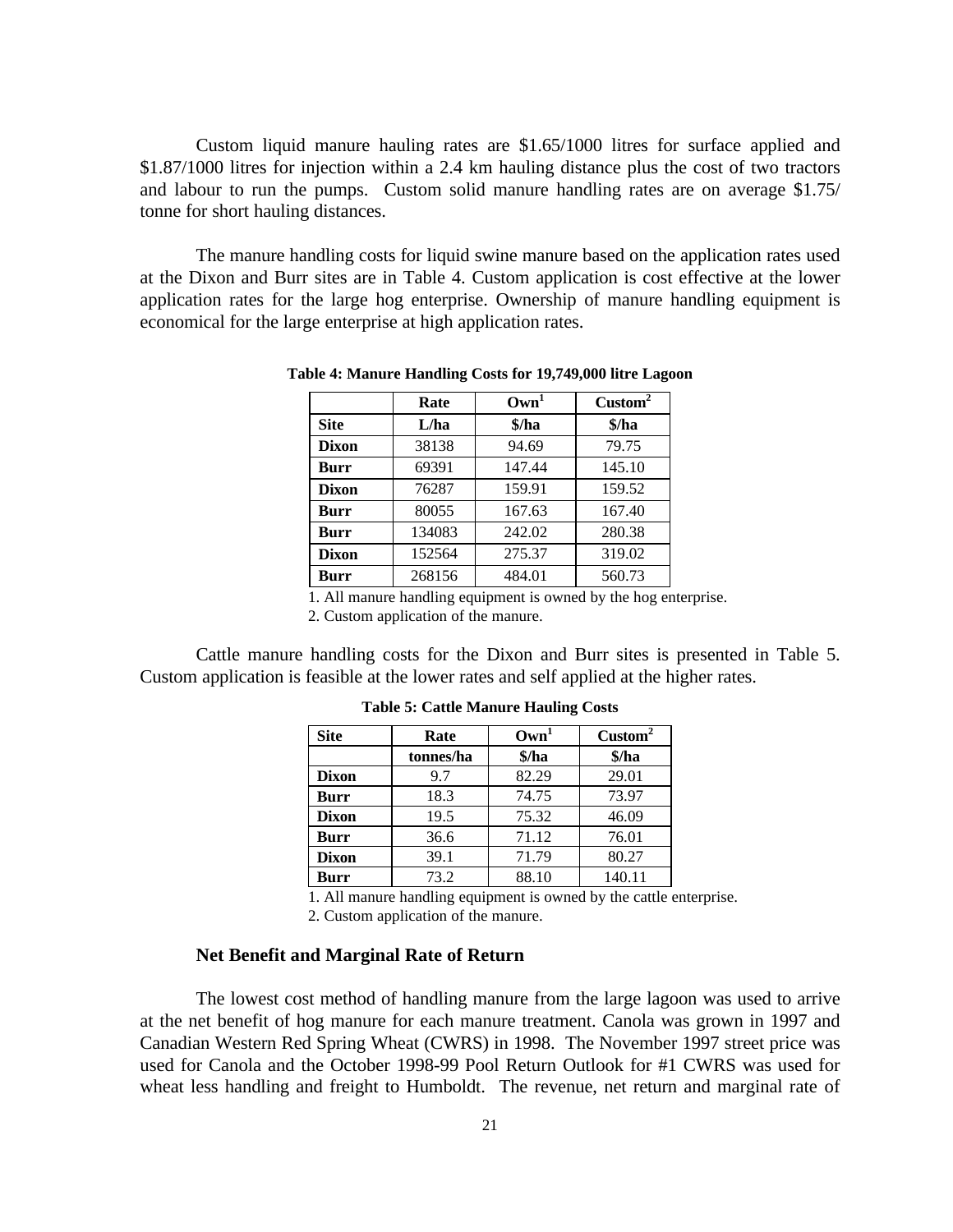return for each treatment at the Dixon hog manure site are presented in Table 6. The treatments are check, low rate injection at 30 cm spacing (1xI), medium rate injection (2xI), high rate injection (4xI), low rate injection at 60 cm spacing with sweeps (1xS), low rate injection at 60 cm spacing with spikes (1xN), low rate broadcast and incorporated (1xBI) and three rates of nitrogen 56, 112, 224 kg/ha (1xU, 2xU, 4xU) applied as urea. See Table 2 for rates of application of manure corresponding to the treatment descriptions. No cost is ascribed to the nutrients in the manure treatments but, it is included in the urea treatments. The 1xU treatment had the highest marginal rate of return (MRR) for 1997. The manure treatments producing the highest MRR for 1997 were the two 1xI and the 1xN with two of the 2xI (~76000 l/ha) being optimal. Over the two year trial the 1xI-0xI had the highest MRR as application of manure to spring wheat in 1998 did not produce an acceptable rate of return. The treatments, 1xI-0xI, 2xI-0xI, 4xI-0xI, where no manure was applied in 1998 had higher returns than the check plot. The 4xI-0xI treatment had the highest net return for 1998.

The revenue and cost of each treatment for the Burr hog manure site are presented in Table 7. A 1xI (~70000 l/ha) treatment had the highest net returns and MRR for 1997. The 1xS, 1xN and 1xBI treatments gave lower returns than the 1xI. The higher application rate of manure 4xI (~270000 l/ha) resulted in negative net returns due to crop damage. Manure and urea applications in 1998 resulted in lower returns than the check. The 2xI-0xI treatment gave the highest returns for 1998. The 1xI-0xI treatment had the highest MRR over the two years.

The treatments for the cattle manure trials were a check, low rate (1xBI), medium rate (2xBI), high rate (4xBI) all broadcast and incorporated, low rate broadcast with delayed incorporation (1xBD) and three rates of nitrogen 56, 112, 224 kg/ha(1xU, 2xU, 4xU). The revenue, net returns and marginal rate of return for each cattle manure treatment at the Dixon site are presented in Table 8. The 1xU treatment had the highest MRR for 1997. The 2xBI (~20 tonnes/ha) gave the highest return of the manure treatments. The 4xI-0xI treatment produced the highest return for 1998 with the 4xI-4xI trial having the highest MRR. Over the two years the two 2xBI-0xBI treatments had the highest MRR.

The revenue, net returns and marginal rate of return for each cattle manure treatment at the Burr site are presented in Table 9. The 1xBD (~18 tonnes/ha) treatment had the highest MRR for 1997 and the 2xI-2xI trial was the highest in 1998. The best net return at the Burr site was the 1xBD treatment for 1997 and the 4xI-0xI for 1998. Over the two years the 1xBD treatment resulted in the highest MRR.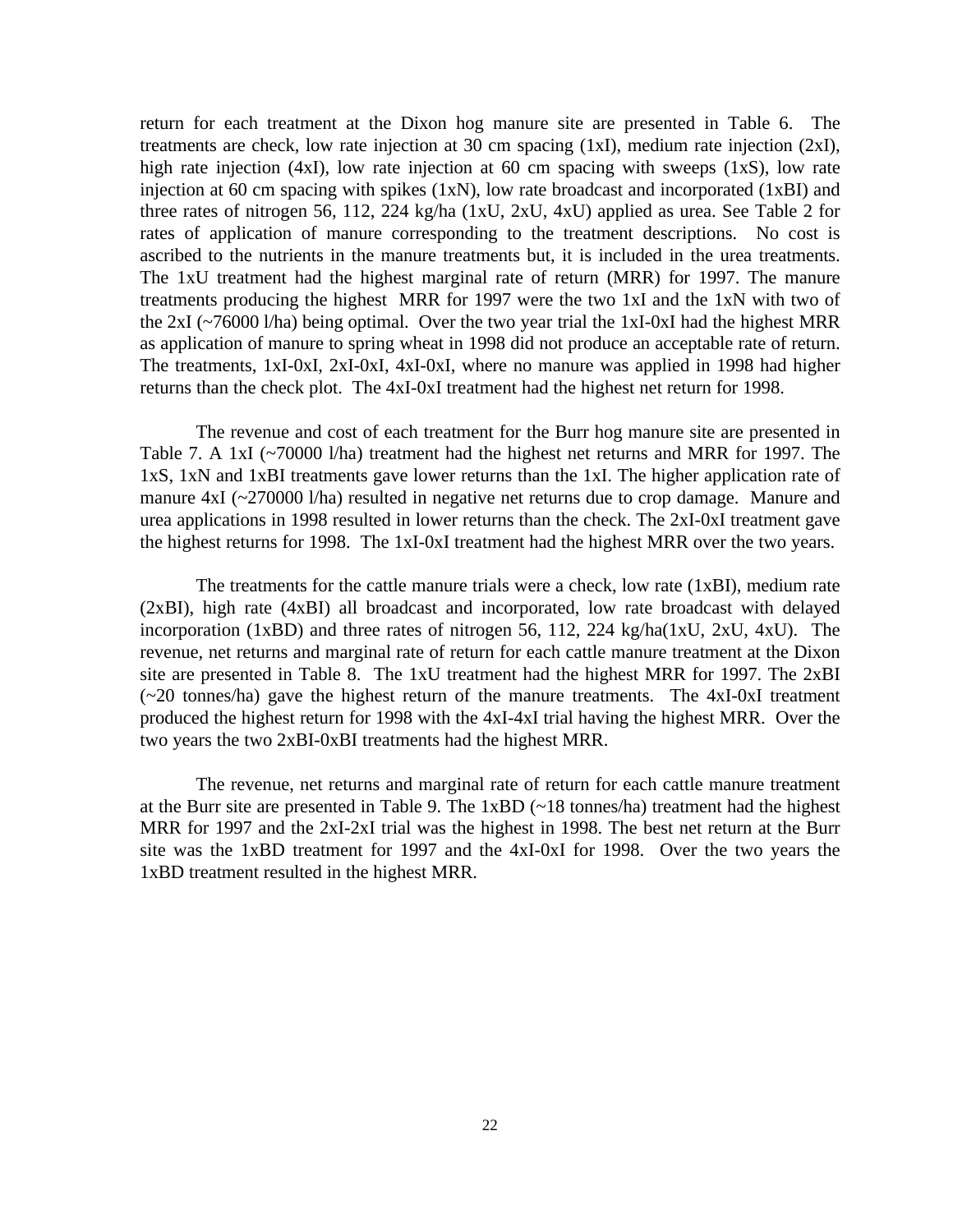|                        |                | 1997              |            |                  |                | 1998            |            | <b>Two Year</b> |               |
|------------------------|----------------|-------------------|------------|------------------|----------------|-----------------|------------|-----------------|---------------|
| Treatment <sup>1</sup> | <b>Revenue</b> | Cost <sup>2</sup> | <b>Net</b> | MRR <sup>3</sup> | <b>Revenue</b> | $\text{Cost}^2$ | <b>Net</b> | <b>Net</b>      | <b>MRR</b>    |
|                        | \$/ha          | \$/ha             | \$/ha      | $\frac{0}{0}$    | \$/ha          | \$/ha           | \$/ha      | \$/ha           | $\frac{0}{0}$ |
| <b>Check</b>           | 226.82         |                   | 226.82     |                  | 52.97          |                 | 52.97      | 279.79          |               |
| $1xI-0xI$              | 524.21         | 79.75             | 444.46     | 278%             | 76.19          |                 | 76.19      | 520.64          | 302%          |
| $1xI-1xI$              | 494.23         | 79.75             | 414.48     | 235%             | 113.33         | 77.38           | 35.95      | 450.42          | 109%          |
| $2xI-0xI$              | 659.35         | 159.52            | 499.83     | 67%              | 81.30          |                 | 81.30      | 581.14          | 76%           |
| $2xI-0xI$              | 653.28         | 159.52            | 493.76     | 60%              | 81.90          |                 | 81.90      | 575.66          | 69%           |
| $2xI-2xI$              | 597.48         | 159.52            | 437.96     | $-9\%$           | 215.22         | 154.76          | 60.46      | 498.42          | 31%           |
| $4xI-0xI$              | 601.60         | 275.37            | 326.23     | $-288%$          | 190.70         |                 | 190.70     | 516.93          | $-55%$        |
| $4xI-4xI$              | 611.38         | 275.37            | 336.01     | $-279%$          | 247.01         | 267.20          | $-20.19$   | 315.82          | $-80%$        |
| $1xS-1xS$              | 391.72         | 79.75             | 311.97     | 107%             | 154.75         | 77.38           | 77.37      | 389.34          | 70%           |
| $1xN-1xN$              | 531.63         | 79.75             | 451.88     | 282%             | 143.09         | 77.38           | 65.71      | 517.58          | 151%          |
| $1xBI-1xBI$            | 452.14         | 82.65             | 369.49     | 173%             | 102.97         | 80.53           | 22.44      | 391.93          | 69%           |
| $1xU-1xU$              | 476.57         | 47.34             | 429.23     | 428%             | 140.71         | 47.34           | 93.37      | 427.29          | 156%          |
| $2xU-2xU$              | 538.52         | 74.06             | 464.46     | 132%             | 167.85         | 74.06           | 93.79      | 410.13          | $-33%$        |
| $4xU-4xU$              | 625.17         | 127.54            | 497.63     | 62%              | 208.08         | 127.54          | 80.54      | 323.10          | $-81%$        |

**Table 6: Dixon Hog Manure Revenue, Net Return and Marginal Rate of Return**

1. Treatments (RxA) by year are the rate x type of application where rate  $= 0$  - no manure, 1 - low rate, 2 medium rate and 4 - High rate. Application = I - injection @ 30 cm spacing, S -sweep @ 60 cm spacing, N - spike @60 cm spacing, BI -broadcast and incorporated, U - urea.

2. The cost of application by the least cost method for manure and the cost of banding urea with an airseeder plus the cost of the urea.

3. The MRR is the marginal rate of return for each treatment for 1997.

4. The marginal rate of return for calculated over the two years of the experiment.

|                        |                | 1997                                  |                                       |                  |                | 1998              |                                       |                                       | <b>Two Year</b>  |
|------------------------|----------------|---------------------------------------|---------------------------------------|------------------|----------------|-------------------|---------------------------------------|---------------------------------------|------------------|
| Treatment <sup>1</sup> | <b>Revenue</b> | $\text{Cost}^2$                       | <b>Net</b>                            | MRR <sup>3</sup> | <b>Revenue</b> | Cost <sup>2</sup> | <b>Net</b>                            | <b>Net</b>                            | MRR <sup>4</sup> |
|                        | \$/ha          | $\frac{\sinh(\theta)}{\sinh(\theta)}$ | $\frac{\sinh(\theta)}{\sinh(\theta)}$ |                  | \$/ha          | \$/ha             | $\frac{\sinh(\theta)}{\sinh(\theta)}$ | $\frac{\sinh(\theta)}{\sinh(\theta)}$ |                  |
| <b>Check</b>           | 169.74         |                                       | 169.74                                |                  | 94.40          |                   | 94.40                                 | 264.14                                |                  |
| $1xI-0xI$              | 401.84         | 145.10                                | 256.74                                | 60%              | 107.85         |                   | 107.85                                | 364.59                                | 69%              |
| $1xI-1xI$              | 476.35         | 145.10                                | 331.25                                | 111%             | 159.51         | 77.38             | 82.13                                 | 413.38                                | 67%              |
| $2xI-0xI$              | 284.53         | 242.02                                | 42.51                                 | $-298%$          | 198.56         |                   | 198.56                                | 241.07                                | $-127%$          |
| $2xI-0xI$              | 424.82         | 242.02                                | 182.80                                | $-153%$          | 152.13         |                   | 152.13                                | 334.93                                | $-31%$           |
| $2xI-2xI$              | 409.94         | 242.02                                | 167.92                                | $-169%$          | 186.30         | 154.76            | 31.54                                 | 199.45                                | $-123%$          |
| $4xI-0xI$              | 219.92         | 484.01                                | $-264.09$                             | $-176%$          | 192.25         |                   | 192.25                                | $-71.84$                              | $-129%$          |
| $4xI-4xI$              | 209.77         | 484.01                                | $-274.24$                             | $-179%$          | 179.75         | 267.20            | $-87.45$                              | $-361.69$                             | $-147%$          |
| $1xS-1xS$              | 280.56         | 167.40                                | 113.16                                | $-34\%$          | 150.70         | 77.38             | 73.32                                 | 186.49                                | $-32\%$          |
| $1xN-1xN$              | 302.64         | 167.40                                | 135.24                                | $-21%$           | 180.35         | 77.38             | 102.97                                | 238.20                                | $-11\%$          |
| $1xBI-1xBI$            | 313.84         | 161.08                                | 152.76                                | $-11%$           | 98.68          | 80.53             | 18.15                                 | 170.92                                | $-39%$           |
| $1xU-1xU$              | 154.26         | 47.34                                 | 85.58                                 | $-133%$          | 142.97         | 47.34             | 95.63                                 | 107.87                                | $-165%$          |
| $2xU-2xU$              | 224.87         | 74.06                                 | 128.75                                | $-26%$           | 149.99         | 74.06             | 75.93                                 | 78.62                                 | $-125%$          |
| $4xU-4xU$              | 162.06         | 127.54                                | 10.98                                 | $-217%$          | 143.92         | 127.54            | 16.38                                 | $-204.18$                             | $-184%$          |

**Table 7: Burr Hog Manure Revenue, Net Returns and Marginal Rate of Return**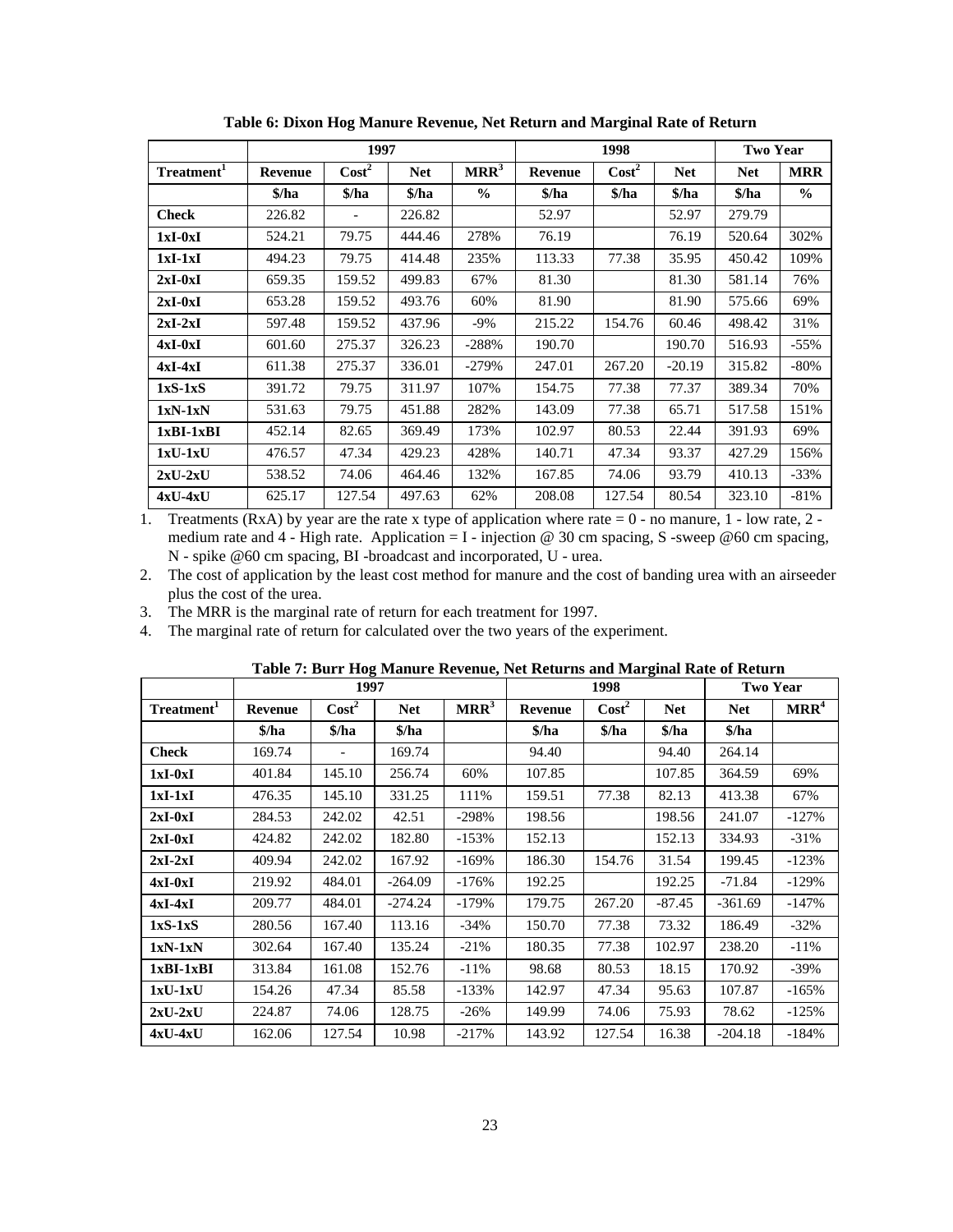|                        |               | 1997                                  |            |                  |                                       | 1998                                  |            | <b>Two Year</b> |            |
|------------------------|---------------|---------------------------------------|------------|------------------|---------------------------------------|---------------------------------------|------------|-----------------|------------|
| Treatment <sup>1</sup> | <b>Revenu</b> | $\text{Cost}^2$                       | <b>Net</b> | MRR <sup>3</sup> | <b>Revenue</b>                        | $\text{Cost}^2$                       | <b>Net</b> | <b>Net</b>      | <b>MRR</b> |
|                        | \$/ha         | $\frac{\sinh(\theta)}{\sinh(\theta)}$ | \$/ha      | $\frac{0}{0}$    | $\frac{\sinh(\theta)}{\sinh(\theta)}$ | $\frac{\sinh(\theta)}{\sinh(\theta)}$ | \$/ha      | \$/ha           | $\%$       |
| <b>Check</b>           | 267.03        | ۰                                     | 267.03     |                  | 72.26                                 |                                       | 72.26      | 339.29          |            |
| $1xBI-0xBI$            | 299.26        | 29.01                                 | 270.25     | 11%              | 94.64                                 |                                       | 94.64      | 364.89          | 88%        |
| $1xBI-1xBI$            | 322.42        | 29.01                                 | 293.41     | 91%              | 90.23                                 | 25.13                                 | 65.10      | 358.52          | 36%        |
| $2xBI-0xBI$            | 380.55        | 46.09                                 | 334.46     | 240%             | 102.37                                |                                       | 102.37     | 436.84          | 421%       |
| $2xBI-0xBI$            | 360.05        | 46.09                                 | 313.96     | 120%             | 101.78                                |                                       | 101.78     | 415.74          | 298%       |
| $2xBI-2xBI$            | 302.49        | 46.09                                 | 256.40     | $-217%$          | 119.04                                | 38.35                                 | 80.69      | 337.09          | $-71%$     |
| $4xBI-0xBI$            | 379.80        | 80.27                                 | 299.53     | $-102\%$         | 132.37                                |                                       | 132.37     | 431.91          | $-14\%$    |
| $4xBI-4xBI$            | 381.94        | 80.27                                 | 301.67     | $-96%$           | 179.39                                | 64.77                                 | 114.62     | 416.29          | $-21%$     |
| $1xBD-1xBD$            | 238.62        | 29.01                                 | 209.61     | $-198%$          | 99.16                                 | 25.13                                 | 74.03      | 283.64          | $-103%$    |
| $1xU-1xU$              | 464.84        | 47.34                                 | 417.50     | 318%             | 152.13                                | 47.34                                 | 104.79     | 427.62          | 93%        |
| $2xU-2xU$              | 473.76        | 74.06                                 | 399.70     | $-67\%$          | 182.37                                | 74.06                                 | 108.31     | 359.89          | $-127%$    |
| $4xU-4xU$              | 484.14        | 127.544                               | 356.60     | $-81\%$          | 200.94                                | 127.5                                 | 73.40      | 174.92          | $-158%$    |

**Table 8: Dixon Cattle Manure Revenue, Net Returns and Marginal Rate of Return**

1. Treatments (RxA) are the rate x type of application where rate  $= 0$  - no manure, 1 - low rate, 2 - medium rate and 4 - High rate. Application is BI -broadcast and incorporated, BD - broadcast with delayed incorporation, U - urea.

2. The cost of application by the least cost method for manure and the cost of banding urea plus the cost of the urea.

3. The MRR is the marginal rate of return for each treatment for 1997.

4. The marginal rate of return calculated over the two years of the experiment.

|                        |                | 1997            |            |            |                | 1998            |                                       | Two year   |            |
|------------------------|----------------|-----------------|------------|------------|----------------|-----------------|---------------------------------------|------------|------------|
| Treatment <sup>1</sup> | <b>Revenue</b> | $\text{Cost}^2$ | <b>Net</b> | <b>MRR</b> | <b>Revenue</b> | $\text{Cost}^2$ | <b>Net</b>                            | <b>Net</b> | <b>MRR</b> |
|                        | \$/ha          | \$/ha           | \$/ha      | $\%$       | \$/ha          | \$/ha           | $\frac{\sinh(\theta)}{\sinh(\theta)}$ | \$/ha      | $\%$       |
| <b>Check</b>           | 241.20         | ۰               | 241.20     |            | 68.21          |                 |                                       | 309.38     |            |
| $1xBI-0xBI$            | 313.88         | 43.97           | 269.91     | 65%        | 91.07          |                 | 91.07                                 | 360.98     | 117%       |
| $1xBI-1xBI$            | 278.84         | 43.97           | 234.87     | $-14%$     | 97.97          | 25.13           | 72.84                                 | 307.71     | $-2\%$     |
| $2xBI-0xBI$            | 344.84         | 76.01           | 268.83     | $-3%$      | 108.33         |                 | 108.3                                 | 377.15     | 50%        |
| $2xBI-0xBI$            | 299.26         | 76.01           | 223.25     | $-146%$    | 88.09          |                 | 88.09                                 | 311.34     | $-155%$    |
| $2xBI-2xBI$            | 320.81         | 76.01           | 244.80     | $-78%$     | 160.94         | 38.35           | 122.5                                 | 367.40     | 132%       |
| $4xBI-0xBI$            | 394.50         | 140.11          | 254.39     | $-16%$     | 127.02         |                 | 127.0                                 | 381.40     | 7%         |
| $4xBI-4xBI$            | 358.03         | 140.11          | 217.92     | $-54%$     | 181.89         | 64.77           | 117.1                                 | 335.04     | $-36%$     |
| $1xBD-1xBD$            | 383.48         | 43.97           | 339.51     | 224%       | 112.49         | 25.13           | 87.36                                 | 426.87     | 170%       |
| $1xU-1xU$              | 297.80         | 47.34           | 250.46     | 20%        | 129.52         | 47.34           | 82.18                                 | 237.96     | $-75%$     |
| $2xU-2xU$              | 252.90         | 74.06           | 178.84     | $-268%$    | 180.11         | 74.06           | 106.0                                 | 136.77     | $-117%$    |
| $4xU-4xU$              | 203.21         | 127.54          | 75.67      | $-218%$    | 166.42         | 127.50          | 38.88                                 |            | $-176%$    |

**Table 9: Burr Cattle Manure Revenue, Net Returns and Marginal Rate of Return**

1. Treatments (RxA) are the rate x type of application where rate  $= 0$  - no manure, 1 - low rate, 2 - medium rate and 4 - High rate. Application is BI -broadcast and incorporated, BD - broadcast with delayed incorporation, U - urea.

2. The cost of application by the least cost method for manure and the cost of banding urea plus the cost of the urea.

3. The MRR is the marginal rate of return for each treatment for 1997.

4. The marginal rate of return calculated over the two years of the experiment.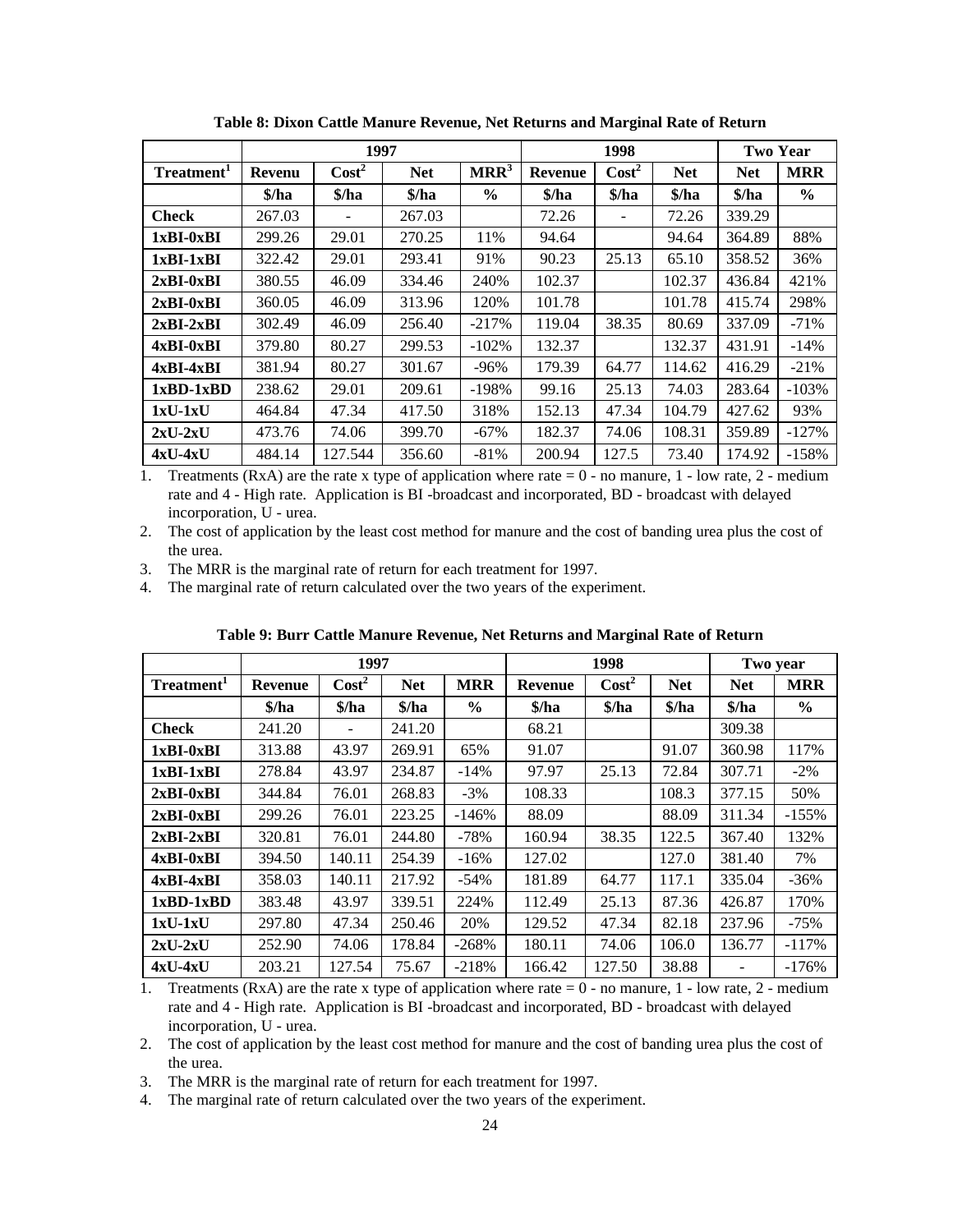#### **Economic Hauling Distance**

The net revenue for each treatment is calculated by subtracting the application costs from the gross revenue. The marginal revenue is then calculated by subtracting the net revenue of the check from each treatment. The economic hauling distance is then determined by dividing the marginal revenue by the cost of hauling. The hauling distance for treatments where no manure is applied in 1998 is calculated as the distance for 1997 plus the distance for 1998. The economic hauling distances for the two types of manure for the treatments with a positive marginal rate of return are presented in Tables 10 and 11 for hog and cattle manure, respectively. Swine manure has an economic hauling distance from 0 to 13.6 km at the Dixon site and 0 to 6.3 km at the Burr site. The low economic hauling distances at the Burr site are due to the lower observed crop response to applied nutrients as a result of the droughtier soil conditions.

|              | Treatment <sup>1</sup> | $MR$ 1997 <sup>2</sup> | Distance <sup>3</sup> | MR 1998 <sup>2</sup> | Distance <sup>3</sup> |
|--------------|------------------------|------------------------|-----------------------|----------------------|-----------------------|
| <b>Site</b>  | 1997                   | $\delta / ha$          | km                    | \$/ha                | km                    |
| <b>Dixon</b> | $1xI-0xI$              | 187.70                 | 12.2                  | 23.21                | 13.6                  |
|              | $1xI-1xI$              | 157.72                 | 10.3                  | $-39.76$             |                       |
|              | $2xI-0xI$              | 286.33                 | 9.3                   | 28.33                | 10.2                  |
|              | $2xI-0xI$              | 280.25                 | 9.1                   | 28.93                | 10.0                  |
|              | $2xI-2xI$              | 224.45                 | 7.3                   | 19.44                | .91                   |
|              | $4xI-0xI$              | 119.39                 | 2.1                   | 137.73               | 4.2                   |
|              | $4xI-4xI$              | 129.17                 | 2.2                   | $-53.76$             |                       |
|              | $1xS-1xS$              | 55.21                  | 3.85                  | 1.67                 | .48                   |
|              | $1xN-1xN$              | 195.12                 | 12.6                  | $-10.00$             |                       |
|              | $1xBI-1xBI$            | 115.38                 | 13.25                 | $-51.18$             |                       |
| Burr         | $1xI-0xI$              | 98.38                  | 3.6                   | 25.72                | 4.6                   |
|              | $1xI-1xI$              | 172.89                 | 6.3                   | $-22.73$             |                       |
|              | $2xI-0xI$              | 30.63                  | .2                    | 70.00                | 2.0                   |

**Table 10: Economic Hauling Distance of Hog Manure (km)**

1. Treatments (RxA) by year are the rate x type of application where rate  $= 0$  - no manure, 1 - low rate, 2 medium rate and 4 - High rate. Application  $= I$  - injection @ 30 cm spacing, S -sweep @60 cm spacing, N spike @60 cm spacing, BI -broadcast and incorporated, U - urea.

2. MR is the revenue for each treatment less the revenue of the check.

3. Distance is calculated by dividing marginal revenue by the cost of hauling. The hauling distance for 1998 when no manure is applied is calculated as the distance for 1997 plus the distance for 1998.

Cattle manure has an economic hauling distance from 0 to 7.9 km at the Dixon site and 0 to 4.7 km at the Burr site. Generally, the positive economic return where no manure was applied in 1998 increased the economic hauling distance of the initial application for all sites.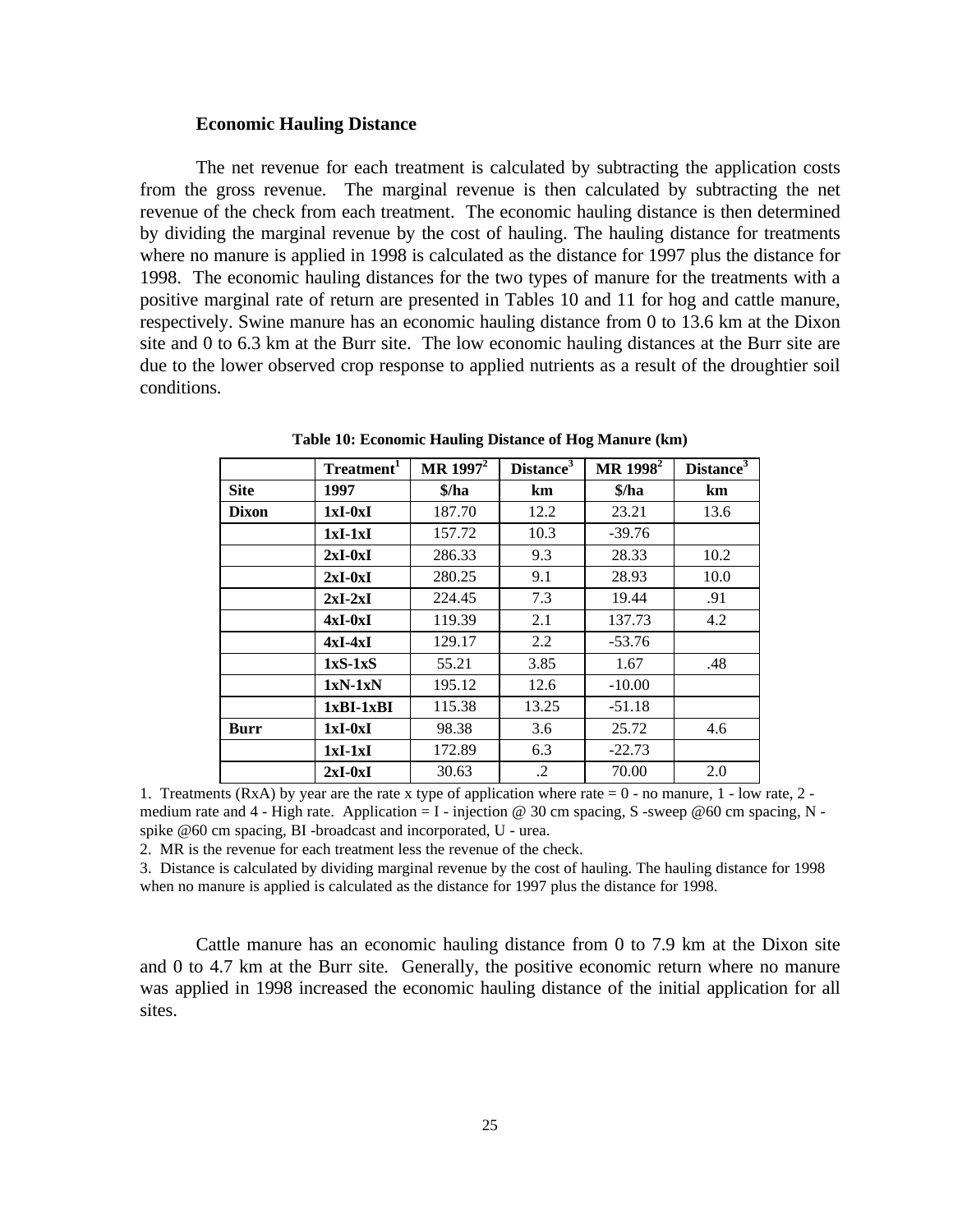|              |                        | $MR$ 1997 <sup>2</sup> | Distance <sup>3</sup> | MR 1998 <sup>2</sup>                  | Distance <sup>3</sup> |
|--------------|------------------------|------------------------|-----------------------|---------------------------------------|-----------------------|
| <b>Site</b>  | Treatment <sup>1</sup> | \$/ha                  | km                    | $\frac{\sinh(\theta)}{\sinh(\theta)}$ | km                    |
| <b>Dixon</b> | $2xBI-0xBI$            | 46.33                  | 4.8                   | 30.12                                 | 7.9                   |
|              | $2xBI-0xBI$            | 25.83                  | 2.7                   | 29.52                                 | 5.7                   |
|              | $4xBI-0xBI$            | 52.23                  | 2.7                   | 60.12                                 | 5.8                   |
|              | $4xBI-4xBI$            | 54.37                  | 2.9                   | 60.63                                 | 4.1                   |
| <b>Burr</b>  | $1xBI-0xBI$            | 5.92                   | .72                   | 22.86                                 | 3.3                   |
|              | $2xBI-0xBI$            | 43.12                  | 2.4                   | 40.12                                 | 4.7                   |
|              | $2xBI-0xBI$            | $-2.45$                |                       | 19.88                                 | 1.0                   |
|              | $2xBI-2xBI$            | 19.10                  | 1.1                   | 51.16                                 | 7.0                   |
|              | $4xBI-0xBI$            | 80.79                  | 2.2                   | 58.81                                 | 3.9                   |
|              | $4xBI-4xBI$            | 44.33                  | 1.3                   | 67.17                                 | 4.6                   |
|              | $1xBD-1xBD$            | 75.51                  | 8.35                  | $-7.06$                               |                       |

**Table 11: Economic Hauling Distance of Cattle Manure (km)**

1. Treatments (RxA) by year are the rate x type of application where rate  $= 0$  - no manure, 1 - low rate, 2 medium rate and  $4$  - High rate. Application  $=$  I - injection, S -sweep, N - spike, BI -broadcast and incorporated, U - urea.

2. MR is the revenue for each treatment less the revenue of the check.

3. Distance is calculated by dividing marginal revenue by the cost of hauling. The hauling distance for 1998 when no manure is applied is calculated as the distance for 1997 plus the distance for 1998.

#### **Summary and Conclusions**

Optimal rates of application of manure, given the observed yield response in the field trials near Humboldt would maximize the profit where the livestock and grain operation act in collaboration. When the two enterprises are viewed separately the livestock operator will want to ensure rapid and timely removal of the manure using the highest rates to reduce the costs while the grain producer will want to maximize the expected profit. If the grain producer paid for the cost of hog manure application, then only the low to medium rates (40,000 to 80,000 l/ha) would be profitable with no manure application in the second year. Hog manure supplied at no cost to the grain producer maximized profits at  $2xI$  ( $\sim$ 76,000 l/ha) and at the 4xI (~152,000 l/ha) for the Dixon site for 1997 and 1998, respectively. At the Burr site the grain farmer would maximize profits at  $1xI$  ( $\sim$ 70,000 l/ha) in 1997 and  $2xI$  ( $\sim$ 74,000 l/ha) in 1998 if the manure was applied at no cost. Application of cattle manure at the Dixon site was profitable at the  $2xBI$  ( $\sim$ 20 tonnes/ha) rate for 1997 and at the  $4xBI$  ( $\sim$ 40 tonnes/ha) rate for 1998 if the farmer paid the application costs. Profit would be maximized with the 2xBI-0xBI treatment over the two years. If the manure was supplied at no cost then the 2xBI or 4xBI would be selected in 1997 and the 4xBI in 1998. Over the two years the 4xBI-4xBI would be the optimum if the manure was applied at no cost to the grain producer. A grain producer at the Burr cattle site would choose the 1xBD (~18 tonnes/ha) treatment for 1997 and the  $2xBI$  ( $\sim$ 36 tonnes/ha) treatment when paying the cost of application. Over the two years the 1xBD-1xBD would be the optimal strategy. The 4xBI would maximize profits in 1997 and 1998 if the manure was applied at no cost.